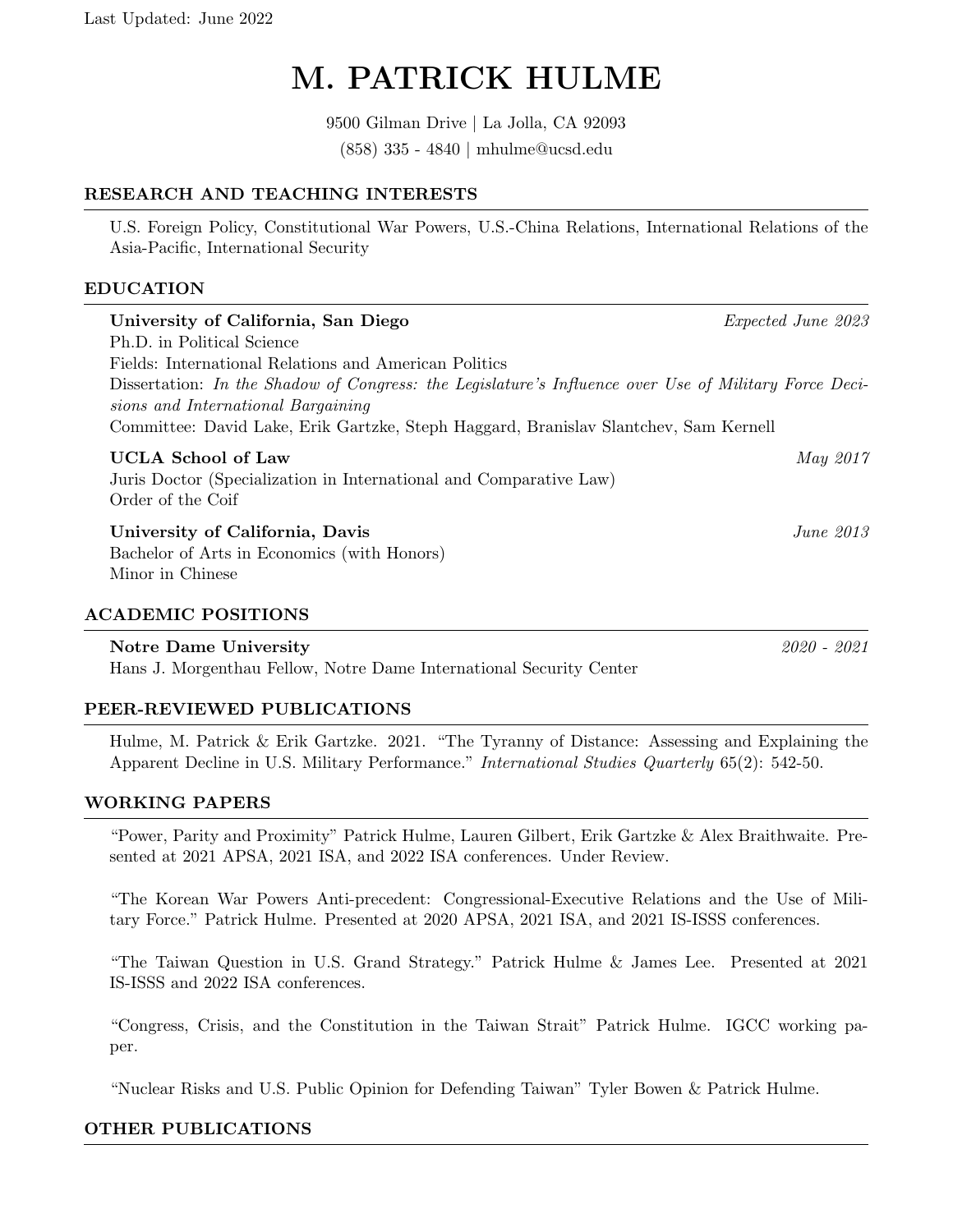"Better to Jaw-Jaw than to War-War: US-China Engagement in an Era of Great Power Competition" Patrick Hulme. The National Interest.

"Engagement Revisited: Progress Made and Lessons Learned from the U.S.-China Strategic and Economic Dialogue" Rorry Daniels, Dan Jasper, Tiffany Barron, Craig Kafura, Kacie Miura, and Patrick Hulme. National Committee on American Foreign Policy.

"Repealing the 'Zombie' Iraq AUMF(s): A Clear Win for Constitutional Hygiene but Unlikely to End Forever Wars" Patrick Hulme. Lawfare.

"Congress, the Cuba Resolution and the Cuban Missile Crisis" Patrick Hulme. Lawfare.

"The U.S. Military's Real Foe: The Tyranny Of Distance" Patrick Hulme & Erik Gartzke. 19fortyfive.com.

"Northeast Asia Defense Transparency Index 2020-21" Patrick Hulme & Tai Ming Cheung. UC Institute on Global Conflict and Cooperation.

"Biden and War Powers" Patrick Hulme. Lawfare. (Cited by Washington Post)

"Taiwan, 'Strategic Clarity' and the War Powers" Patrick Hulme. Lawfare.

"The Deterrent Threat of a Vetoed War Powers Resolution" Patrick Hulme. Lawfare.

"No Substitute for the Real Thing: International and Congressional Use of Force Authorizations" Patrick Hulme. Lawfare.

"The Future of War is Unilateral but Small" Patrick Hulme. Lawfare.

## CONFERENCE PARTICIPATION

## Paper = P | Poster = Po | Reviewer/Discussant =  $R/D$  | Panel Organizer = Pn

 $\cdot$  APSA: 2019 (P), 2020 (P), 2021 (P), 2022 (P,Pn)

- · ISA: 2020 (P–Canceled due to COVID), 2021 (P), 2022 (P)
- $\cdot$  IS-ISSS 2021 (P,R/D,Pn)
- $\cdot$  EPSA: 2019 (P)
- · CEEISA-ISA: 2019 (P)

## RESEARCH AND POLICY EXPERIENCE

#### RAND Corporation (Washington, DC) 2022

· • Three-month Summer Associate Program with RAND's Center for Analysis of U.S. Grand Strategy. Analyze competing claims regarding effect of past actions on U.S credibility utilizing both quantitative and qualitative methods.

## National Committee on American Foreign Policy (New York, NY) 2021

· • Six-month, part-time research project to assess the results of the US-China Strategic & Economic Dialogue (S&ED) from 2010-2016. Investigate the implementation of dialogue outcomes and corresponding benefits to U.S. national interests and the American people. Final report will focus on illustrative case studies of the Strategic & Economic Dialogue projects and their long-term value.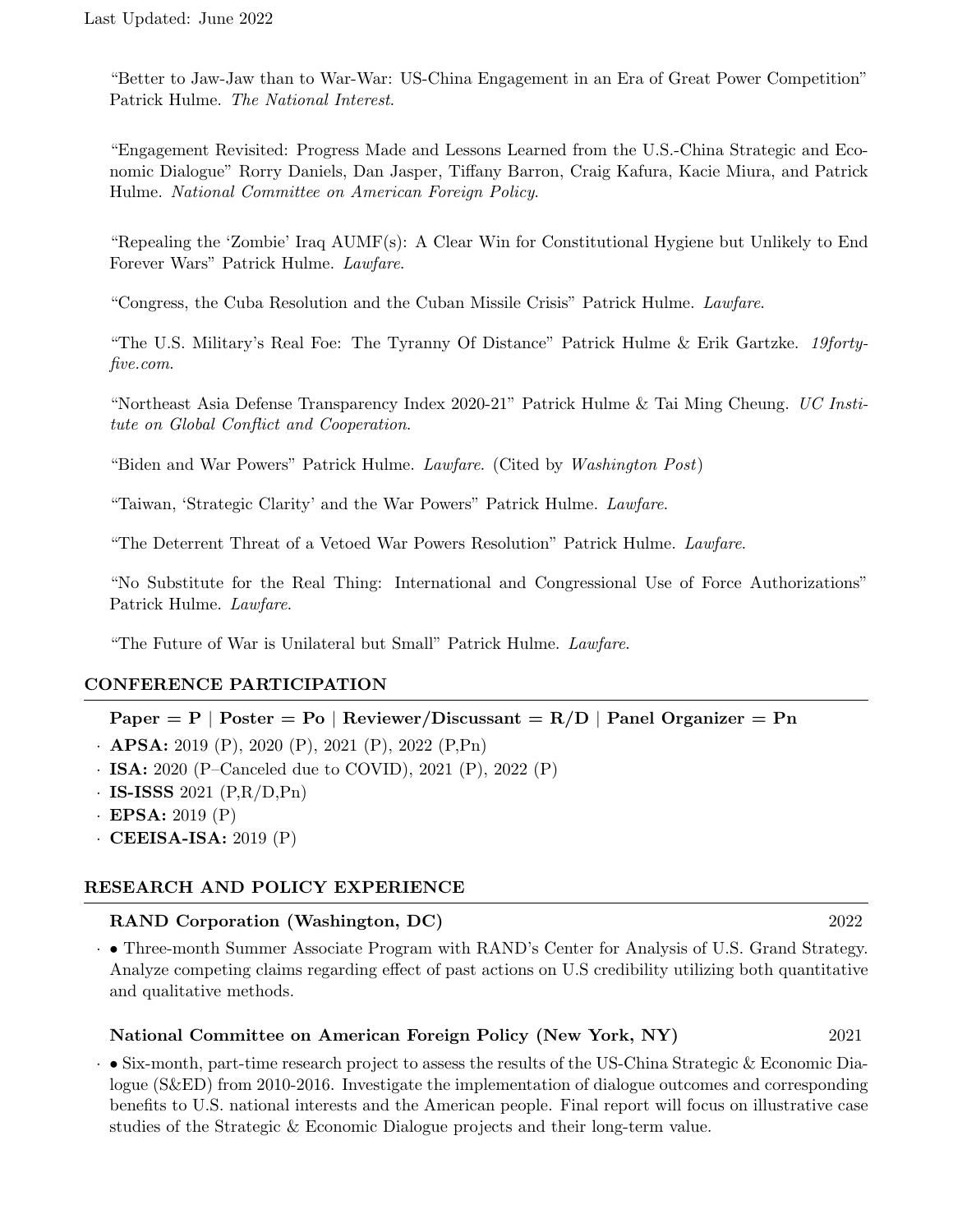## Center for Peace and Security Studies (La Jolla, CA) 2017 - present

Graduate Student Researcher

· • Focus on U.S. foreign policy, including the effect of distance on U.S. military performance, incentives of democratic leaders to prolong unwinnable conflicts, and the ability of Congress to influence the decision to use military force

## 21st Century China Center (La Jolla, CA) 2017 - 2021

Graduate Student Researcher

- · Rapporteur for annual UC San Diego Forum on U.S.-China Relations (co-chaired by former National Security Advisor Stephen Hadley, former Deputy Assistant Secretary of State Susan Shirk and former Assistant Secretary of State for East Asian and Pacific Affairs Kurt Campbell)
- · Comparative analysis of foreign investments screening regimes (e.g., CFIUS) amongst OECD states
	- Institute on Global Conflict and Cooperation (La Jolla, CA) 2018 2021 Graduate Student Researcher
- · Rapporteur for annual Northeast Asia Cooperation Dialogue (Track 1.5) between U.S., China, Russia, North Korea, South Korea, and Japan
- · Member of NEACD Working Group on "Patterns and Trends in Northeast Asia's Security Environment to 2035"
- · Researcher for biennial IGCC Defense Transparency Index of six parties of Northeast Asia

## UCLA School of Law (Los Angeles, CA) 2017

- · Research Assistant for Kal Raustiala (International Law)
- · UCLA-RAND Empirical Legal Scholars Program

## TEACHING EXPERIENCE

## UC San Diego Department of Political Science 2020 - Present

- · Instructor of Record, The Cold War (Spring 2021)
- · Instructor of Record, The Presidency (Summer 2020)
- · Teaching Assistant, The Supreme Court and the Constitution (Glenn Smith)

## UC San Diego School of Global Policy and Strategy 2018 - Present

- · Teaching Assistant, International Relations of the Asia-Pacific (Steph Haggard)—Undergraduate levelsection instructor  $(3x)$  & Masters level  $(1x)$
- · Teaching Assistant, International Relations and National Security of China (Tai Ming Cheung)
- · Teaching Assistant, National Security Decision Making (Vice Admiral Robert Thomas) (2x)
- · Teaching Assistant, A History of Warfare (Vice Admiral Robert Thomas)
- · Teaching Assistant, Policy Responses to Global Problems (Barbara Walter and Weiyi Shi)

## OTHER PROFESSIONAL DEVELOPMENT

| Summer Workshop on Analysis of Military Operations and Strategy (SWAMOS), SIWPS |               | 2021 |
|---------------------------------------------------------------------------------|---------------|------|
| Great Power Dynamics Training Course, UC IGCC                                   |               | 2021 |
| Notre Dame International Security Center Hans J. Morgenthau Fellow              | $2020 - 2021$ |      |

## HONORS AND AWARDS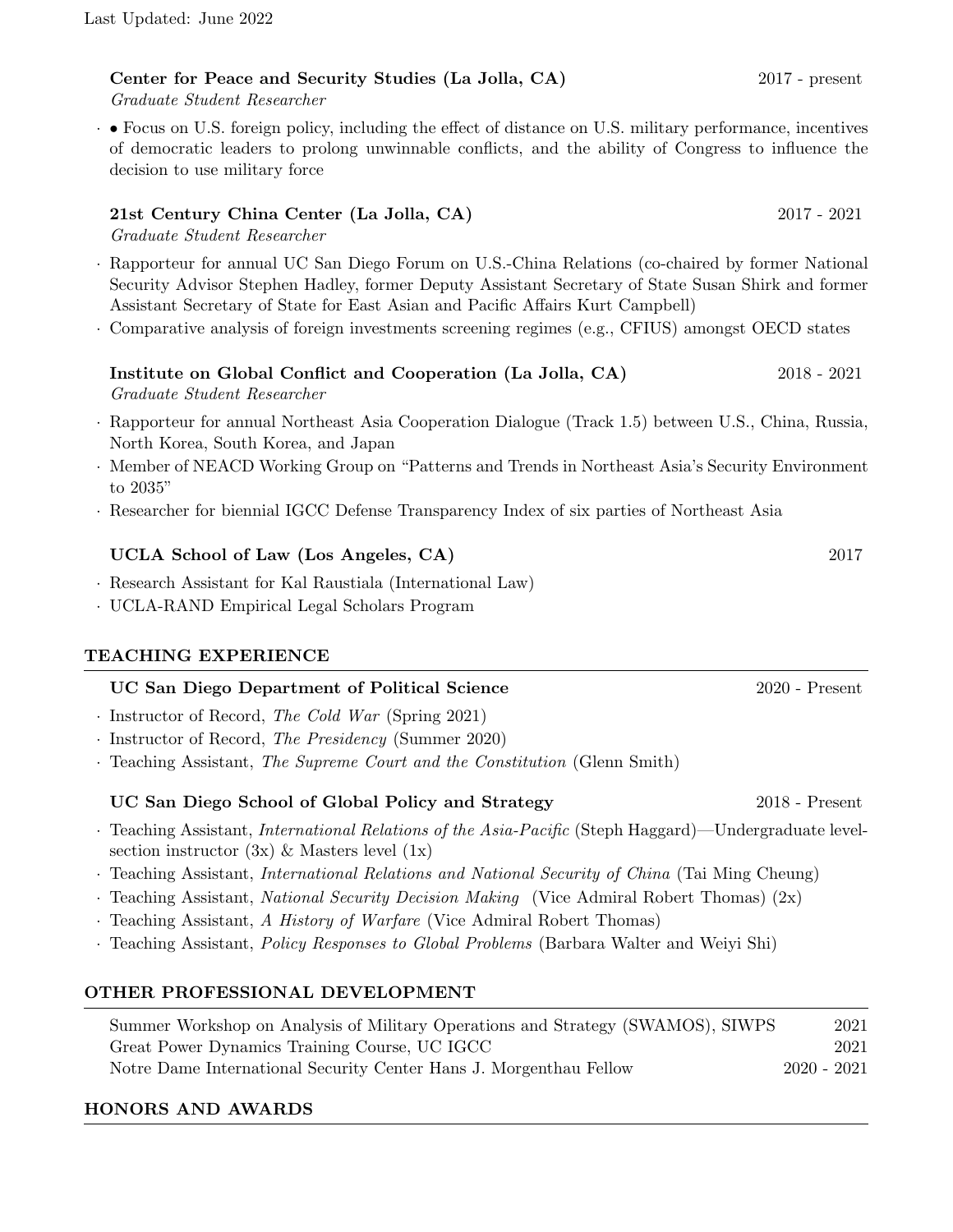| Notre Dame International Security Center Hans J. Morgenthau Fellow      | $2020 - 2021$    |
|-------------------------------------------------------------------------|------------------|
| Jerri-Ann and Gary E. Jacobs Endowed Fellowship, UC San Diego           | $2017$ - present |
| Dean's Merit Scholarship, UCLA School of Law                            | $2014 - 2017$    |
| Masin Family Academic Gold Awards (Public International Law and EU Law) | 2015             |
| Phi Beta Kappa, UC Davis                                                | 2012             |
| Regents Scholarship, UC Davis                                           | 2009-2013        |
|                                                                         |                  |

#### SERVICE AND LEADERSHIP

| UCSD Security Reading Group, Organizer                                              | $2020$ - present |
|-------------------------------------------------------------------------------------|------------------|
| UC San Diego Forum on U.S.-China Relations, Rapporteur                              | 2020             |
| Northeast Asia Cooperation Dialogue Working Group (Tokyo), Participant              | 2020             |
| UC San Diego Forum on U.S.-China Relations, Rapporteur                              | 2019             |
| Northeast Asia Cooperation Dialogue (Hong Kong), Rapporteur                         | 2019             |
| Summer Training Academy for Research Success (STARS), Mentor                        | $2018 - 2021$    |
| Northeast Asia Cooperation Dialogue (San Diego), Rapporteur                         | 2018             |
| New Approaches to Reviewing and Regulating Chinese High-Tech Investment, Rapporteur | 2018             |
| Pre-Law Board, UC San Diego                                                         | $2017$ - present |
| Journal of International Law and Foreign Affairs (JILFA), Articles Editor           | $2015 - 2017$    |
| Lawyering Skills Writing Advisor, UCLA                                              | $2015 - 2016$    |

## RELEVANT WORK EXPERIENCE

Office of the General Counsel, U.S. Department of Treasury Sept. - Dec. 2016 Washington, DC

· Assist, draft, and negotiate international agreements; prepare legislation, executive orders, and Treasury regulations; analyze legislative proposals of members of Congress; coordinate with other Treasury offices and federal agencies; draft legal memoranda; and prepare department positions on a range of matters, including international development, international trade and finance, national security, the G-20 and G-7, foreign investment, climate change and environment, sovereign debt, and international banking and securities.

#### Committee on Foreign Affairs, U.S. House of Representatives June - Aug. 2015 Washington, DC

- · Worked with Counsel to the Subcommittee on Africa, Global Health, Global Human Rights, and International Organizations. Researched issues in international law, including the Vienna Convention on the Law of Treaties, the Banjul Charter, the doctrine of rebus sic stantibus, and how countries can retroactively add reservations to treaties. Met with constituents and human rights interest groups, including individuals from Southeast Asia and the Middle East.
- · Organized, attended, and conducted research for subcommittee hearings including: Is Academic Freedom Threatened by China's Influence on U.S. Universities?, Africa's Displaced People, The Goldman Act to Return Abducted American Children: Ensuring Accurate Numbers and Administration Action, and The Unfolding Crisis in Burundi.

## PROFESSIONAL AFFILIATIONS

International Studies Association; American Political Science Association; State Bar of California; American Society of International Law

## LANGUAGES